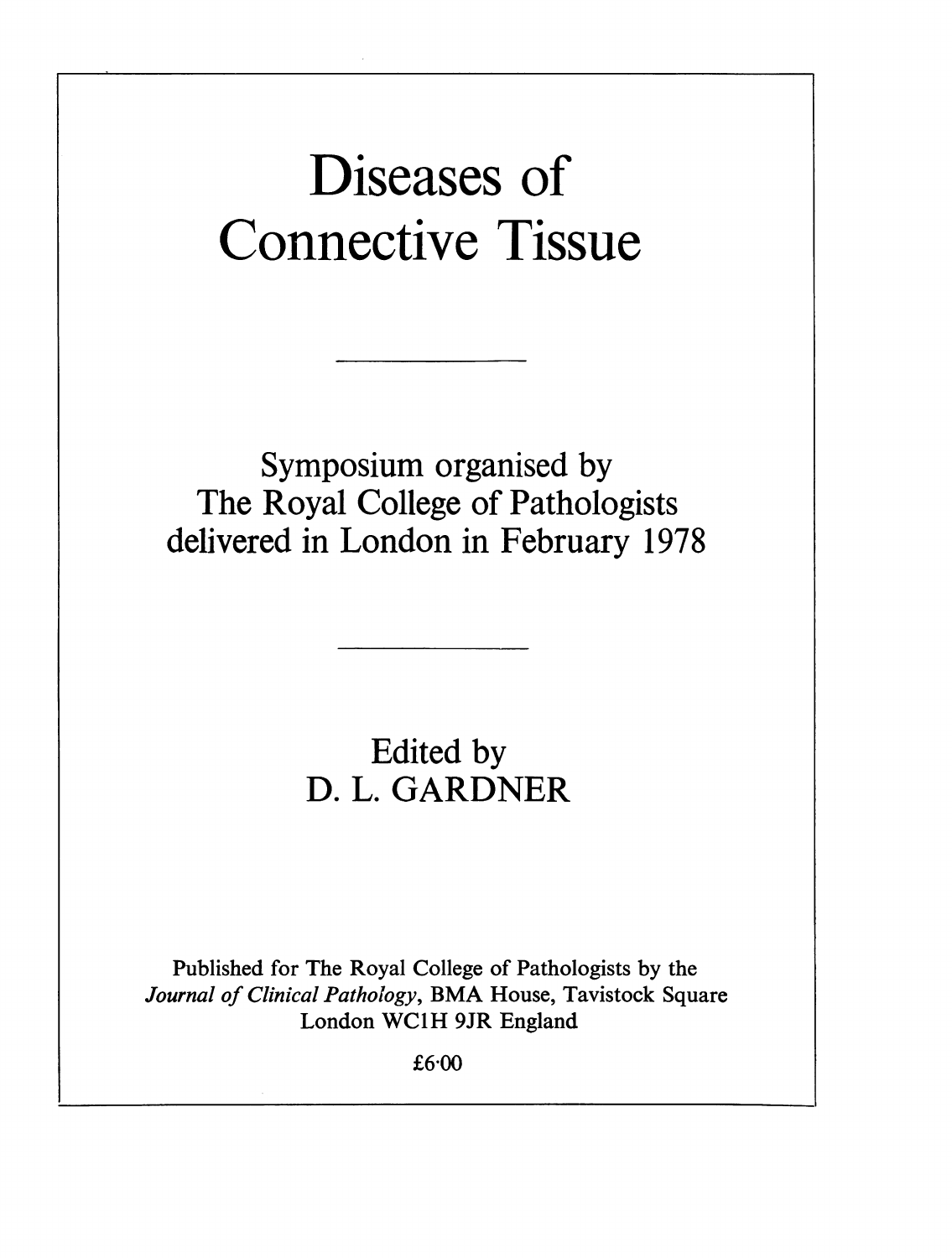$\frac{V}{\sqrt{2}}\frac{1}{\sqrt{2}}\frac{1}{\sqrt{2}}$  $\mathcal{W}^{\mathcal{A}}$  , i.e. 1978

COPYRIGHT (© 1978 by The Royal College of Pathologists

بير

# NATIONAL LIBRARY OF 8600 BOCKVILLE PIKE BETHESDA, MARYLAND 20014

The Journal of Clinical Pathology is published monthly by the British Medical Association, from BMA House, Tavistock Square, London WCIH 9JR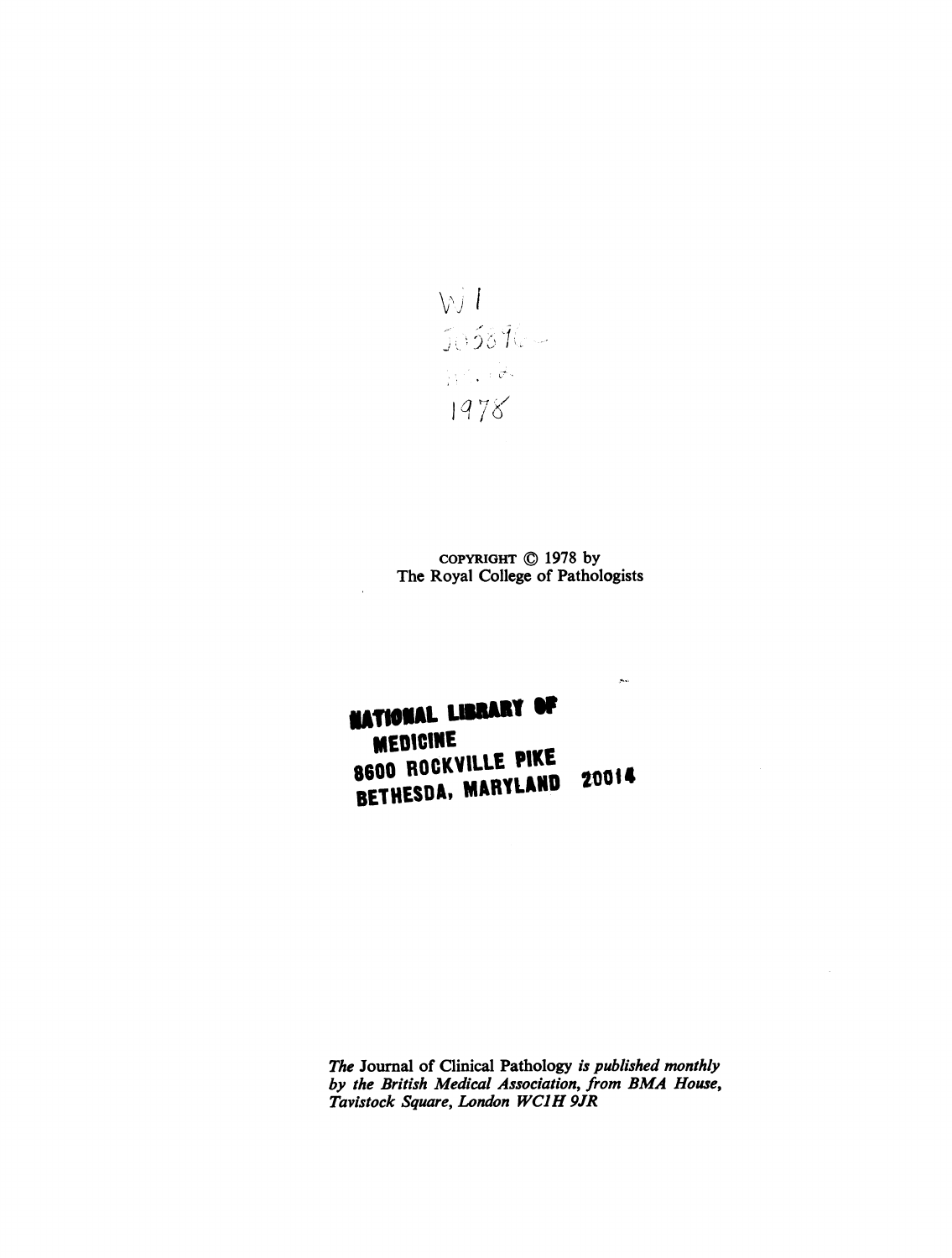### Index

ABERCROMBIE, M.: Fibroblasts, 1-6 Ageing. See Connective tissue ageing ALI, S. Y.: New knowledge of osteoarthrosis, 191-199 Alkaptonuria, 88 Alveolitis, fibrosing, and HLA system, <sup>118</sup> Amyloid, 128 Amyloidosis, genetic, 128-131, 225 -, -, cardiopathic form, 129 nephropathic forms, 129  $-$ ,  $-$ , neuropathic forms, 128 -, other forms, 129 Antibody deposition and altered basement membrane function, 62 Aorta, cystic medial degeneration of, 36 Apatite crystals in articular cartilage, and inflammation, 196 Arthritis, anticollagen, 229 -, chondrocalcinosis and crystal deposition, 217 -, peripheral, seronegative, and HLA system, 117 -, reactive, and HLA system, 118 , rheumatoid. See Rheumatoid arthritis Asbestosis, 162 Atheroma, development of, control of, 171 -research, history of, <sup>165</sup> Atherosclerosis, pathogenesis of, 165-173 -, , and medial weakness, <sup>167</sup> -, and mural thrombosis, <sup>167</sup> -, and plaque-pulsation interaction, 167  $-$ ,  $-$  hypothesis of, 170 ---, major factors, 166  $-$ ,  $-$  original research on, 168 -, theories of, 165 Autoimmunity and systemic lupus erythematosus, 144-149 BAILEY, A. J.: Collagen and elastin fibres, 49-58 BALL, J.: New knowledge of intervertebral disc disease, 200-204 BARRETT, M. C. See SLOPER, J. C., BARRETT, M. C., and PARTRIDGE, T. A. Basement membrane, 59-66, 224 , biochemistry, 60 -, function, alteration of, 62 --, metabolism in diabetes and hormonal imbalance, 62 -, turnover, 59 Beryllium, exposure to, 164 BITENSKY, L.: Lysosomes and the connective-tissue diseases, 105-116 Bowel disease, inflammatory, chronic, and HLA system, <sup>117</sup> BREWERTON, D. A.: HLA system and rheumatic disease, 117-119 Cartilage, 7  $-$ , articular, age changes, 183 - in mechanical properties, 184  $-$ ,  $-$ , and subchondral bone, compliance of, 192  $-$ ,  $-$ , apatite crystals in, and inflammation, 196 -, -, collagen changes in, 194  $-$ ,  $-$ , enzyme and proteoglycan changes, 193 -, -, hyaline, nature of surfaces, 225 -, remodelling and abnormal mineralisation, 194 -breakdown, role of synoviocytes, 19, <sup>23</sup> , cellularity in, 10 -, inherited abnormalities of, 100 ..<br>See also Chondrocytes, Proteoglycans Cells, 1-43 Chediak-Higashi syndrome, 35 Chondrocalcinosis, 111, 214-222, 225 -, crystal-induced inflammation in, <sup>218</sup> , crystals in synovial fluid in, 217 , historical perspective, 214 , metabolic background, 216 , new crystals in, 214 , radiological features, 217 —, site of deposits in, 215<br>Chondrocytes, 7–13, 223 , metabolism, 9 proliferation and distribution, 10 -, ultrastructure, <sup>7</sup> Chondroitin sulphate, 68

Cilia, 'immotile-cilia' syndrome, 36 Cirrhosis, hepatic. See Hepatic cirrhosis Coal worker's pneumoconiosis, 161 Collagen, 44-48, 223 -, age-related changes, <sup>51</sup> , biosynthesis, 84 -, cross-linking, <sup>50</sup> -, cross-linking defects, <sup>85</sup> fibres and elastin fibres, 49-58, 223 -, formation, 47, <sup>49</sup> -, fibrillar organisation, 49 glycosylation defects, 85 , hydroxylation defects, 84, 97 - in articular cartilage ageing, 194 - in connective tissue ageing, 175 - in hepatic cirrhosis. See Hepatic cirrhosis lysyl oxidase deficiency, 87, 97 molecule, diseases of, 82-94, 95-104, 224 -, polymorphism, 44, 50, <sup>89</sup> -, procollagen biosynthesis, 46 ---, procollagen blosynthesis, 46<br>---, ---- secretion, 47<br>---, mocollagen-collagen conversi-, procollagen-collagen conversion, 49 production, general disorders of, 101 structure, 44 'Collagen diseases', 88 Complement system in gout, 209 Connective tissue ageing, 174-190, 225 - - , biochemical changes in constituents, 175  $-$ , cell changes, 181  $--$ , diseases of, 223-238  $-$ —, — —, classification of, 233<br>— —, — —, new knowledge of, 223  $-\frac{1}{2}$ ,  $-\frac{1}{2}$ , new knowledge of, 223<br> $-\frac{1}{2}$ ,  $-\frac{1}{2}$ , new knowledge of, 223<br> $-\frac{1}{2}$ ,  $-\frac{1}{2}$ , note of lysosomes in, 105-116  $--$ , heritable disorders of, 86, 95 neoplasia, nature of, 230 See also Cartilage, articular Copper deficiency, 86 Crystal synovitis and gout, 110 Cutis laxa, 88 DEAN, M. F.: Replacement therapy in the mucopolysaccharidoses, 120-127 DENMAN, A. M.: Rheumatoid arthritis-a virus disease?, 132-143 Dermatosparaxis, 85 Diabetes, basement membrane in, 62 Diabetic glomerulosclerosis, 85 DIEPPE, P.: New knowledge of chondrocalcinosis, 214-222 Disease mechanisms, 82-116 Discs, intervertebral, calcification in, 202 -, degeneration of, 200  $-$ , disease of, 200-204 -, lesions in rheumatoid arthritis and ankylosing spondylitis, 201 Dust clearance, alveolar, mechanisms of, 158 -diseases, <sup>159</sup> Dusts, organic, exposure to, 163 Ehlers-Danlos syndrome, 85, 86, 95 Elastin, biosynthesis, 52

-, cross-linking, <sup>53</sup> fibres and collagen fibres, 49–58, 223<br>  $\frac{1}{\sqrt{5}}$  fibres and collagen fibres, 49–58, 223<br>  $\frac{1}{\sqrt{5}}$ , formation, 52

- in connective tissue ageing, 178

, primary structure, 53

-, proelastin isolation, <sup>52</sup>

-, structure-function relationship, <sup>55</sup>

ELMES, P. C., and WAGNER, J. C.: Fibrosis of lung-an environmental disease?, 158-164 Endotoxins in gout, 209

Extracellular materials, 44-81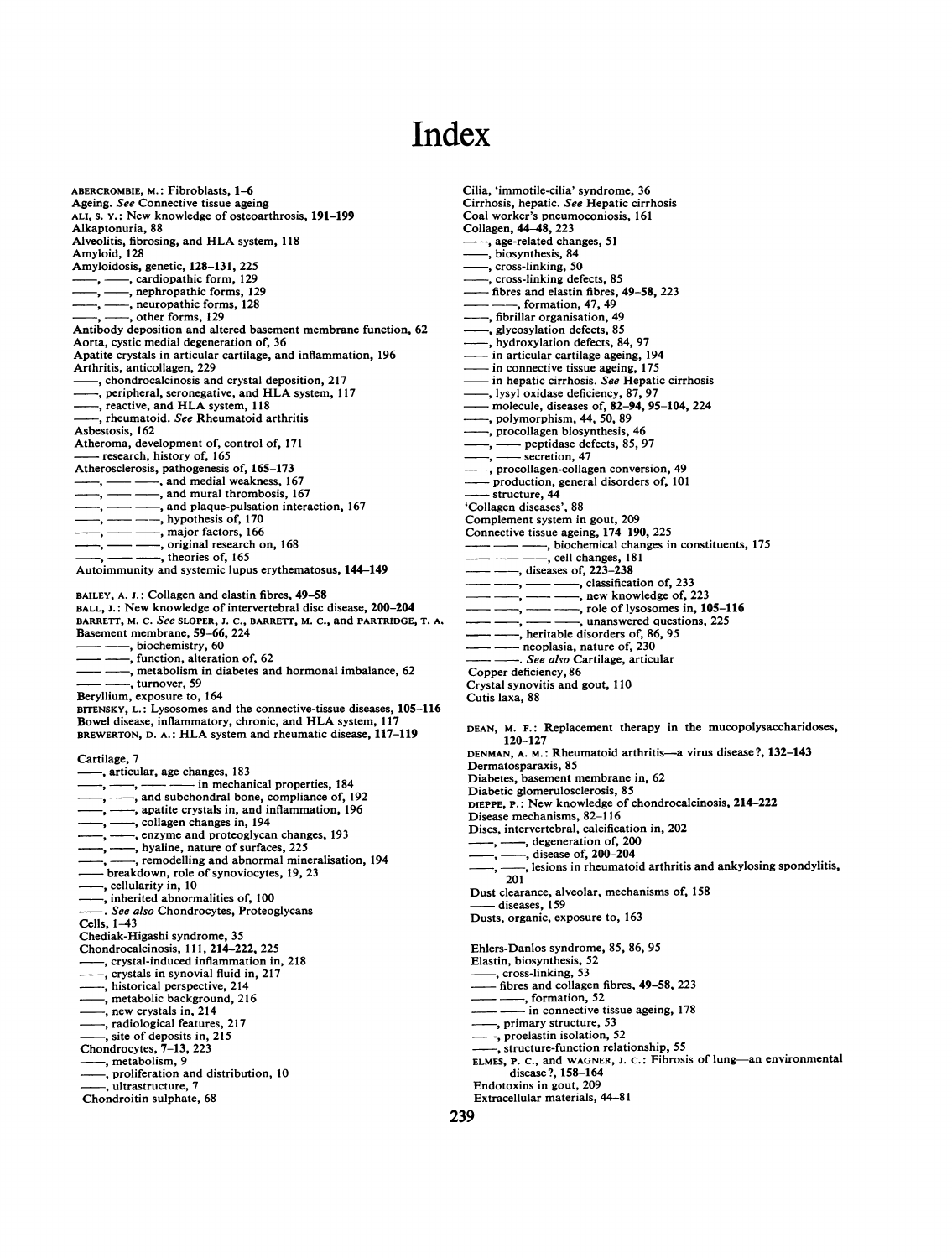#### 240 Index

FALLON, A. See MCGEE, J. O'D., and FALLON, A. FELL, H. B.: Synoviocytes, 14-24 Fibrin deposition and altered basement membrane function, 62 Fibroblasts, 1-6, 223 -, activation, <sup>4</sup> , cultured, and corrective factors in mucopolysaccharidoses, 120 -, exported substances, <sup>4</sup> , histocompatible, transplantation in mucopolysaccharidoses, 123 -in skin allografts in mucopolysaccharidoses, <sup>121</sup> -, locomotion, <sup>3</sup>  $-$ , shape,  $1$ -, taxonomy, <sup>4</sup> Fibrosis, 82, 224 -and inflammation, 132-164 - of lung as environmental disease, 158-164, <sup>224</sup> Floppy mitral valve syndrome, 85 GARDNER, D. L.: Diseases of connective tissue: a consensus, 223-238 Gaucher's disease, <sup>1</sup> 10 Genetic disease, 117-131 - and amyloid, 128-131 Glomerular basement membrane. See Basement membrane Glomerulosclerosis, diabetic, 85 Glycogenoses, 39 Glycogenosis, type It, 110 Glycoproteins in connective tissue ageing, 180 Glycosaminoglycans, 120 , excretion, after fibroblast transplantation in mucopolysacchari-doses, 123 Gout and crystal synovitis, 110 - and hyperuricaemia, <sup>205</sup> and mechanism of urate crystal formation, 206 - mechanism of inflammatory response in, 207 <sub>p</sub> multiple of, 205-213, 225 Hageman factor and kallikrein-kinin system in gout, 208 Hepatic cirrhosis as collagen formative disease, 150-157, 224 -, collagen-producing cells in, 154 collagen-stimulating factors in, 153 -, effect of collagen deposition in, 150 -, liver collagen increase in, 151 HLA system and rheumatic disease, 117-119, <sup>224</sup> HOBBS, J. R.: Genetic disease and amyloid, 128-131 HOLBOROW, E. J.: Systemic lupus erythematosus-an autoimmune disease?, 144-149 Homocysteinuria, 87 Hormonal imbalance, basement membrane in, 62 Hyaluronic acid, role in proteoglycan aggregation, 72 Hyperuricaemia and gout, 205 Iduronate sulphatase activity after fibroblast transplantation in mucopolysaccharidoses, 124 Immune complex synovitis, 229 Inflammation and apatite crystals in articular cartilage, 196 and fibrosis, 132-164 , chronic, 89 role of lysosomal contents in, 106 IRELAND, J.T.: Basement membrane, 59-66 JACKSON, D. S.: Collagens, 44-48 Joints, geometry and congruity, 192 -, surface changes, <sup>191</sup> , use and misuse of, 191 Kallikrein-kinin system and Hageman factor in gout, 208 Keratan sulphate, 69 Leucocytes, polymorphonuclear, abnormalities, 35<br>
----, in gout, 208<br>
LEVENE, C. I.: Atherosclerosis—disease of old age or infancy?,<br>
165-173<br>
----: Diseases of the collagen molecule 82-94 Lipid myopathies, 39 Lipofuscinosis ('brown bowel' disease), 36 Lung fibrosis as enviromental disease, 158-164, 224 Lupus erythematosus, systemic, as autoimmune disease, 144-149, 224

autoimmune tissue damage in, 144 -, --, immune system deranged in?, 146 lymphocytotoxic antibodies in, 145 Lymphocytotoxic antibodies in systemic lupus erythematosus, 145 Lymphoreticular cells, viral persistence in, 138 Lysosomal enzymes, nature of, and relation of intralysosomal to extracellular pH, 107 membranes, nature of, 108 Lysosomes and connective-tissue diseases, 105-116, 224 -, biochemical study of, <sup>105</sup> -, contents and role in inflammation, <sup>106</sup> -, cytochemistry of, <sup>106</sup> -, cylochemistry of, 106<br>
-, electron microscopy of, 106<br>
-, in individual connective-tissue diseases, 110  $-$ , in intracellular and extracellular digestion, 107 -, pathogenetic role of, 109 McArdle's disease, 39 MCGEE, J. O'D., and FALLON, A.: Hepatic cirrhosis—a collagen formative disease?, 150-157 Marfan's syndrome, 86, 100 Menkes's kinky-hair syndrome, 86 Mottled mouse collagen defect, 86 Mucopolysaccharidoses, 110, 224<br>
- fibroblast cultures and corrective factors in, 120 - transplantation in, 123 -, fibroblasts in skin allografts in, <sup>121</sup> -, glycosaminoglycan excretion after transplantation in, <sup>123</sup> -, iduronate sulphatase activity after transplantation in, 124 -, plasma infusion replacement therapy in, 120 -, replacement therapy in, 120-127 MUIR, H.: Proteoglycans of cartilage, 67-81 Muscle cell, 25-43, 223 -, and diseases of 'non-muscle' cells, 35 -, biochemical anatomy, 27 ----, diseases of skeletal muscle, 36 -, -- of smooth muscle, 36 growth mechanisms, 31 ,types, 25 Myasthenia gravis, 37 Myopathies with myosin and other biochemical abnormalities, 39 Myotonia congenita and myotonia dystrophica, 38 Neoplasia of connective tissue, nature of, 230 Neurofibromatosis, 101 NICHOLLS, A. C. See POPE, F. M., and NICHOLLS, A. C. Osteoarthrosis, 191-199, 225 -, and ageing of articular cartilage, <sup>183</sup> proteoglycans in, 75 -. See also Cartilage, articular; Joints Osteogenesis imperfecta, 87, 98 Osteolathyrism, 82, 85 PARTRIDGE, T. A. See SLOPER, J. C., BARRETT, M. C., and PARTRIDGE, T. A. D-Penicillamine-induced collagen defect, 86 Pneumoconiosis, coal worker's, 161 Polymyositis, 39 POPE, F. M., and NICHOLLS, A. C.: Molecular abnormalities of collagen, 95-104 Procollagen. See under Collagen<br>Proelastin, isolation of, 52 Progeria, 101 Prostaglandins in gout, 209 Proteoglycans, 67-81, 223 aggregation, role of hyaluronic acid, 72  $\frac{1}{\sqrt{2}}$ , of link protein, 74<br>degradative processes, 75 -, extraction and heterogeneity, 69 -, general structure, 67 in articular cartilage ageing, 193  $-$  in connective tissue ageing, 176 - in osteoarthrosis, 75 -, metabolic control mechanism, 74 purification, 70 -, turnover in gout, 207 Pseudoxanthoma elasticum, 100 Psoriasis and HLA system, <sup>117</sup>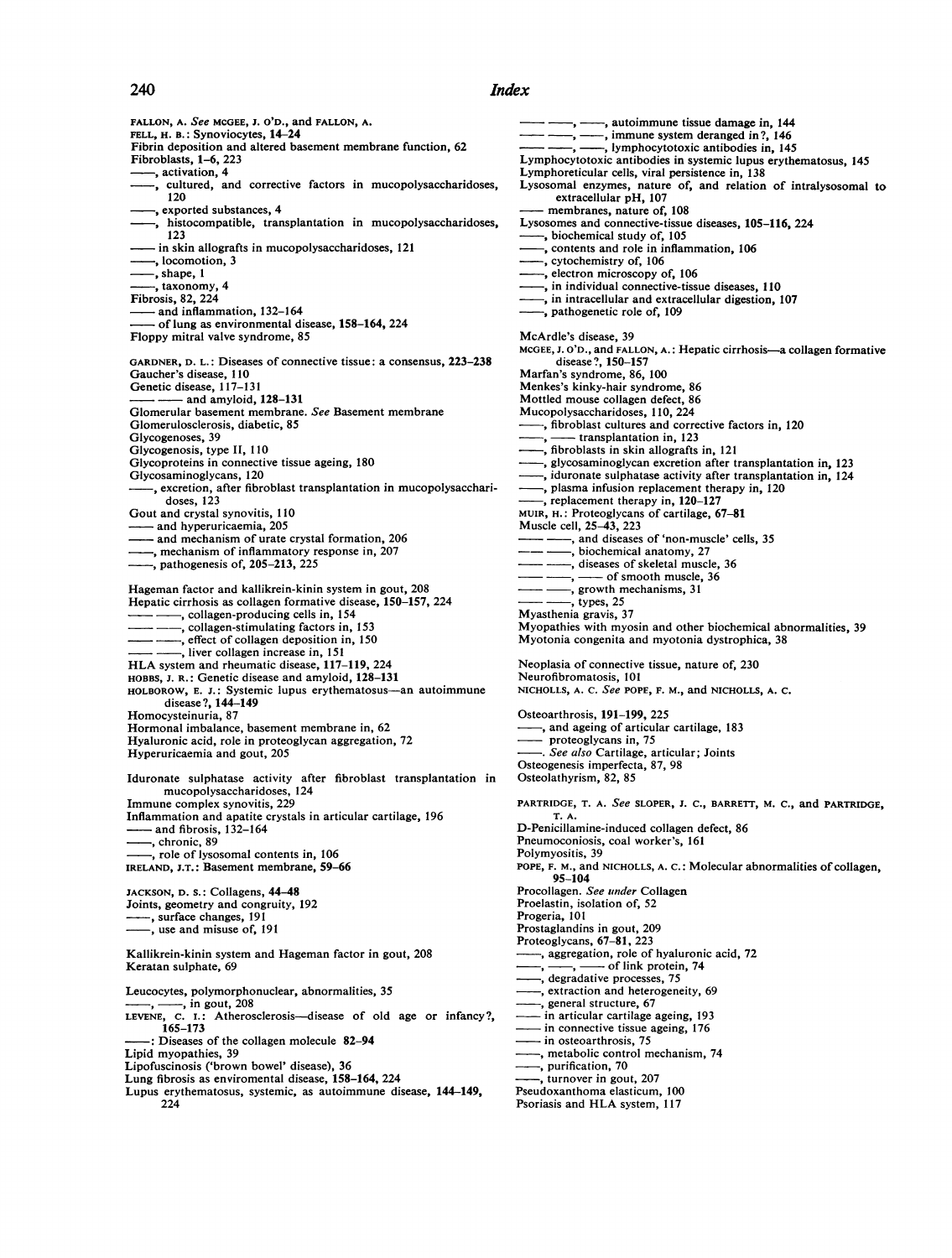### **Index**

Reiter's disease and HLA system, <sup>118</sup> Rheumatic disease and HLA system, 117-119, <sup>224</sup> Rheumatoid arthritis, 224

- **and HLA** system, 118
- and virus infection, 132–143
- - - , allergic responses to antigens, 136
- , defective regulation of immune response, 137
- -\_\_\_\_\_\_\_ , persistent cell abnormalities after transient infection, 137
- -, reaction to persistent antigen, 132 ------------------------, reaction to persistent antigen, 132<br>---------------------------, viral persistence in lymphoreticular

cells, 138

- -, animal model of?, 228
- , disc lesions in, 201
- lysosomes in, 111

Sarcoidosis and HLA system, <sup>118</sup>

- SCHOFIELD, J. D., and WEIGHTMAN, B.: New knowledge of connective tissue ageing, 174-190
- scorr, J. T.: New knowledge of the pathogenesis of gout, 205-213
- Scurvy, 84 Silicosis, 159

Sjogren's syndrome and HLA system, <sup>118</sup>

SLOPER, J. C., BARRETr, M. C., and PARTRIDGE, T. A.: The muscle cell, 25-43

Spondylitis, ankylosing, and HLA system, <sup>117</sup>

 $-$ ,  $-$ , disc lesions in, 201

STOCKWELL, R. A.: Chondrocytes, 7-13 Storage diseases, lysosomes in, 110 Structural and metabolic disease, 174-222 Synovial fluid, crystals in, 217 Synoviocytes, 14–24, 223  $\frac{1}{2}$ , histogenetic relationship in organ cultures, 17<br>  $\frac{1}{2}$ , in Sykes-Moore chamber cultures, 18 -, in breakdown of cartilage, 19, <sup>23</sup> -, intimal, histological classification, <sup>22</sup> Synovitis, immune complex, 229 Synovium, normal morphology, 14

Talc, exposure to, 163 Tay-Sachs' disease, 110 Thrombosis, mural, and atherosclerosis, 167 Tight skin mutation of mouse, 88

Urate crystal formation, mechanism of, 206 Uric acid in gout, 205 Uveitis, anterior, acute, and HLA system, <sup>117</sup>

Virus infection. See Rheumatoid arthritis and virus infection Vitamin B6 deficiency, 86

WAGNER, J. C. See ELMES, P. C., and WAGNER, J. C. WEIGHTMAN, B. See SCHOFIELD, J. D., and WEIGHTMAN, B. Werner's syndrome, 101